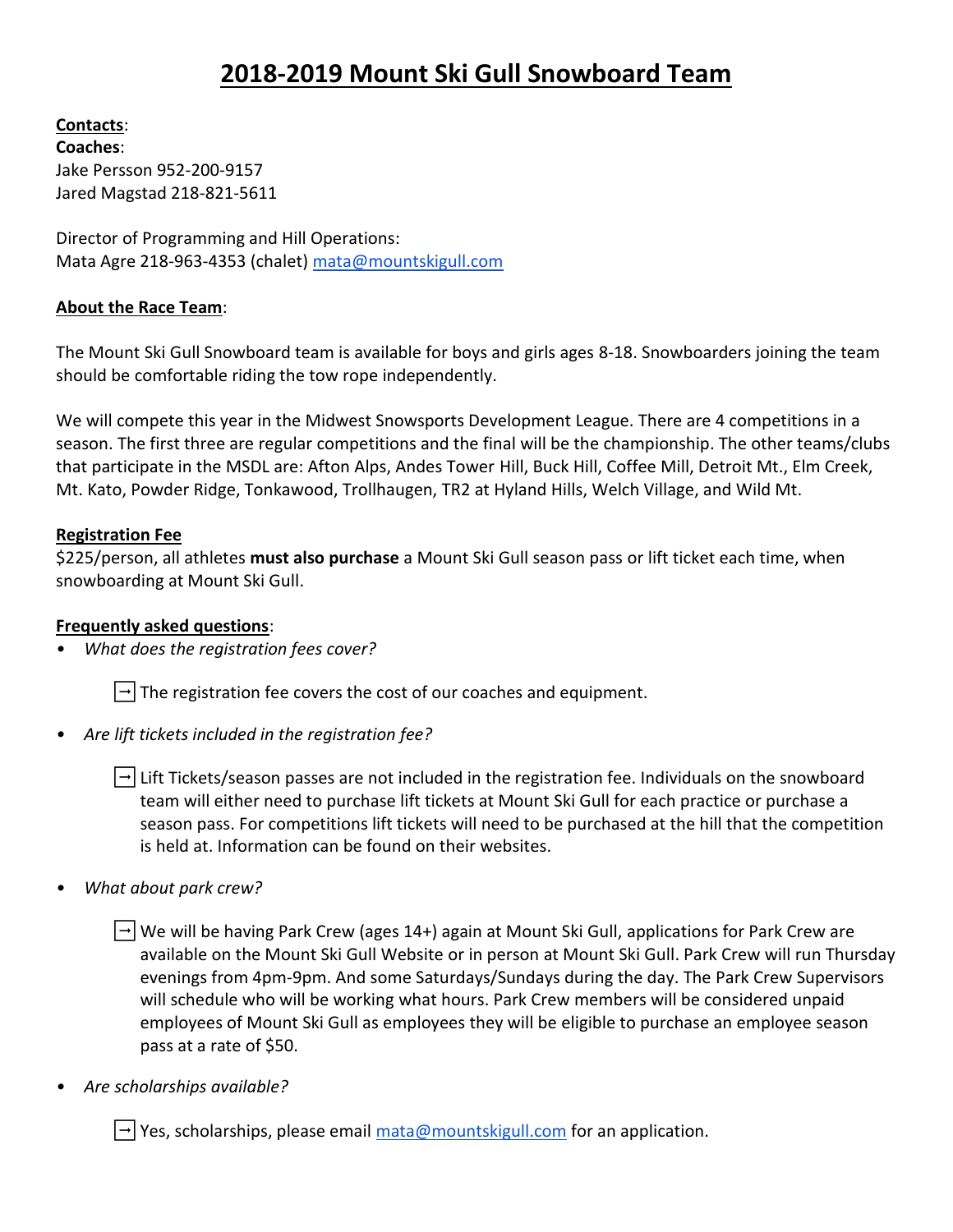### **Practice Dates**:

For the 2018-2019 season, our practices are scheduled for **Monday and Friday nights** from **5pm to 7pm,** starting **Monday January 7th, 2019** and running through **Friday March 1st**. There will be no practice on Monday December 24th.

### **Age Groups**:

MSDL has established the following age groups for racing. Your child's age is based on their age as of September  $1<sup>st</sup>$ , 2018. The age groups are as follows:

#### **Weather Policy**:

If Mount Ski Gull is able to be open during the hours of a scheduled practice, practice will go on as planned. However, as always, it is each *parent's individual decision* whether their child attends and we fully support that decision. You each know your child best! When it is cold, we will offer frequent warm up breaks, but please use your own discretion.

| <b>SB Boys</b> | <b>TT Boys</b> | <b>SB &amp; TT Girls</b> |
|----------------|----------------|--------------------------|
| 8 & Under      | 9 & under      | 10 & Under               |
| 9              | 10             | 11 & 12                  |
| 10             | 11             | 13 & 14                  |
| 11             | 12             | 15 & Over                |
| 12             | 13             |                          |
| 13             | 14             |                          |
| 14             | 15 & Over      |                          |
| 15 & Over      |                |                          |

#### **Transportation**:

Transportation to practices and races is **NOT provided by Mount Ski Gull**, or the **Mount Ski Gull Coaches**.

#### **Race Schedule**:

MSDL 2018-2019 race schedule:

Sunday January 13th, 2019 Buck Hill Sunday January 27th, 2019 Powder Ridge Sunday February 10th, 2019 Trollhaugen Sunday March 3rd, 2019 Wild Mountain (Championships)

All competitors will compete in three events: Big Air, Slopestyle, and Boardercross.

**Big Air**- One trick performed over a man-made jump.

- If a competitor is performing a rodeo, corked spin, or switch attempt, the starter must be notified.
- Any attempt at an inverted trick will result in immediate disqualification from the entire competition.
- Big Air jumps will be open for practice hits a minimum of 30 minutes prior to the start of each the morning and afternoon sessions.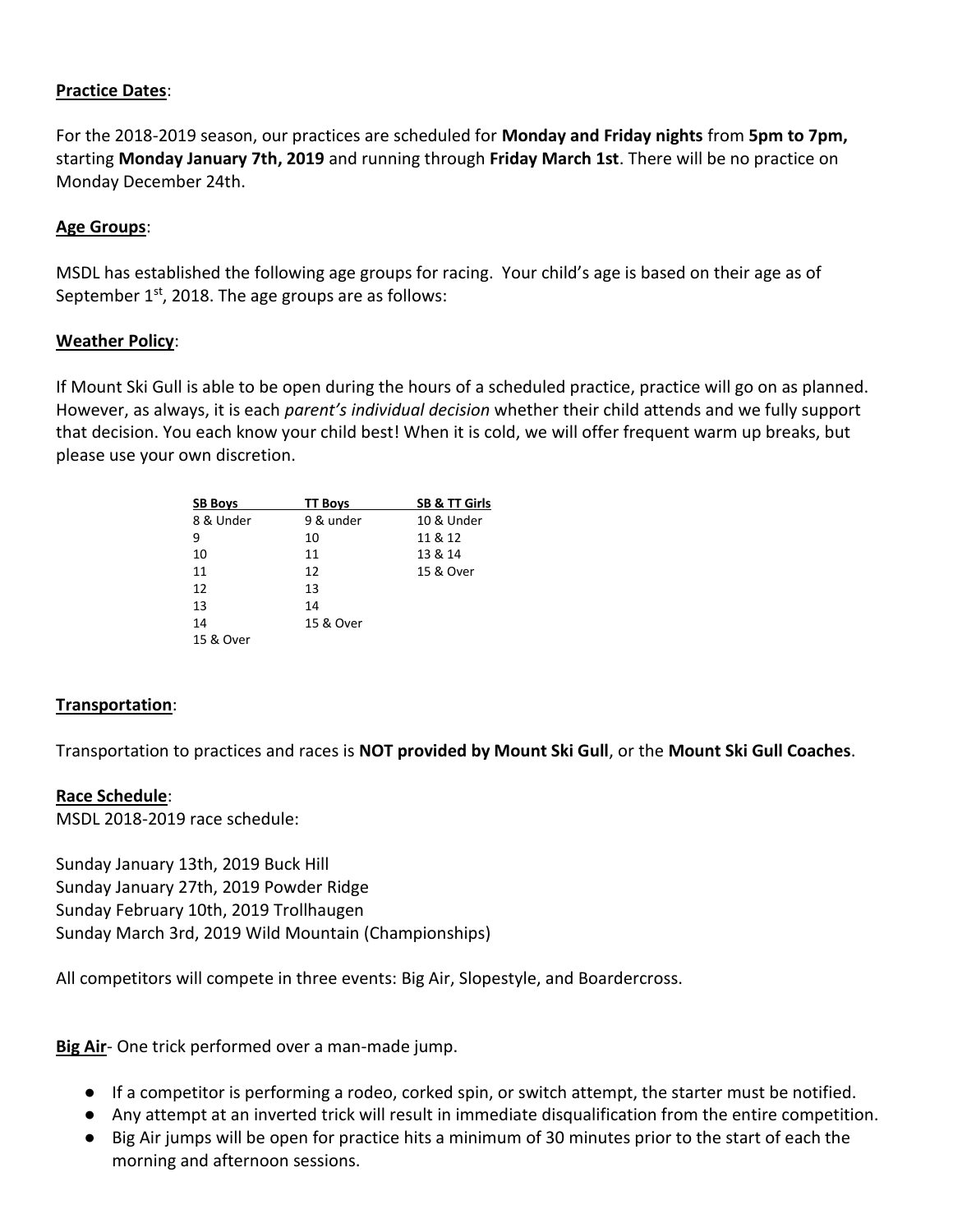**Slopestyle-** Tricks performed during a run. The tricks may consist of groundwork (ollies, spins) or air tricks using the obstacles within the run boundaries. This event is not timed.

**Boardercross-** Multi-rider race on a terrain course.

- Boardercross will be run on a full run course. The course should have a combination of banked turns, rollers, drops, whoop-di-doos, jumps and any other snow features deemed appropriate by the course builders.
- Competitors are given at least 30 minutes to view and practice the course. Riders and skiers will be allowed to run the boardercross course prior to the start of the event.

| 2018-2019 Snowboard Team Registration Form |  |  |
|--------------------------------------------|--|--|
|                                            |  |  |
|                                            |  |  |
|                                            |  |  |
|                                            |  |  |
|                                            |  |  |
|                                            |  |  |
|                                            |  |  |
|                                            |  |  |

Snowboard Team Registration Fee:

\$225 either pay in person at Mount Ski Gull or online at www.mountskigull.com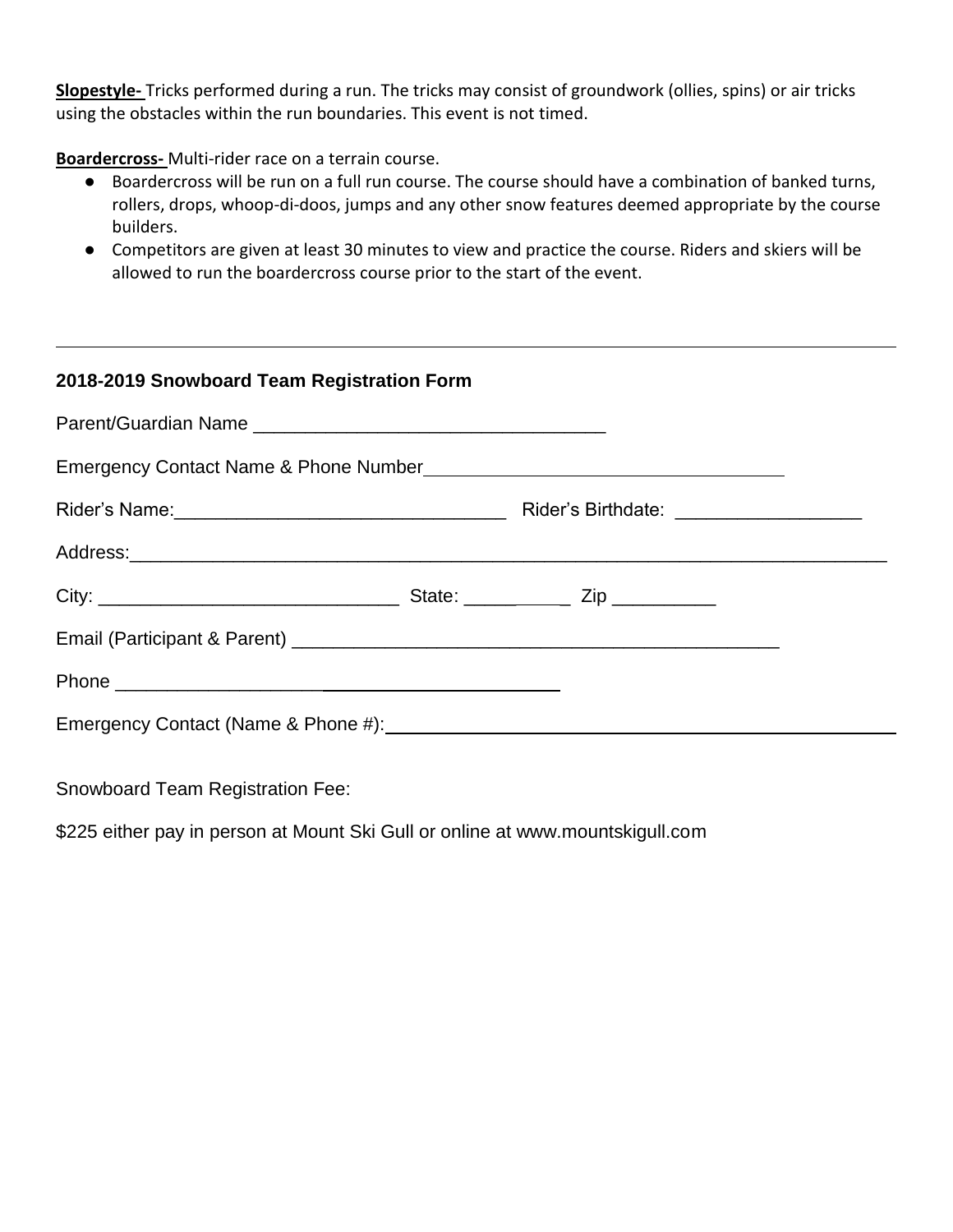# **Northland Junior Race Series (NJRS) Code of Conduct:**

\*By taking part in any NJRS activity you are automatically agreeing to adhere to the NJRS code of conduct. \*

Members of NJRS are defined as any athlete, coach, parent or official.

Membership in the Northland Junior Race Series is a privilege, not a right. All NJRS members (athletes, coaches, and officials) when participating in any NJRS activity must agree to conduct themselves according to NJRS's core values of Team, Loyalty, Integrity, Respect, Perseverance, and Accountability and abide by the spirit and dictates of this Code of Conduct. All members must agree to comport themselves in a sportsmanlike manner and are responsible for their actions while attending or participating in any type of NJRS activity.

Sportsmanlike conduct is defined as, but is not limited to: respect for competition officials, resort employees, and the skiing and snowboarding public, respect for facilities, privileges and operating procedures, the use of courtesy and good manners, acting responsibly and maturely, refraining from the use of profane or abusive language, and abstinence from illegal or immoderate use of alcohol and use of illegal or banned drugs.

While participating in any NJRS activity:

1. NJRS members shall conduct themselves at all times and in all places as befits worthy representatives of the NJRS and their club and in accordance with the best traditions of competition.

2. NJRS members are responsible for knowledge of and adherence to rules and procedures.

3. NJRS members shall maintain high standards of moral and ethical conduct, which includes self-control and responsible behavior, consideration for the physical and emotional well-being of others, and courtesy and good manners.

4. NJRS members shall abide by NJRS rules and procedures while traveling to and from and participating in official NJRS activities.

5. NJRS members shall abstain from illegal and/or immoderate consumption of alcohol. Absolutely no consumption of alcohol is permitted for those individuals under the age of 21. Members under 21 years of age shall not participate in gatherings involving consumption of alcohol unless it is an official NJRS or event organizer function.

6. No NJRS member shall commit a criminal act.

7. No NJRS member shall engage in any conduct that could be perceived as harassment based upon gender, age, race, religion or disability.

8. NJRS members will avoid profane or abusive language and disruptive behavior.

Failure to comply with any of the above provisions may lead to disciplinary action by the appropriate team, competition leader, or NJRS official. Disciplinary action may include but is not limited to:

- Removal from the race or event.
- Suspension from competition.